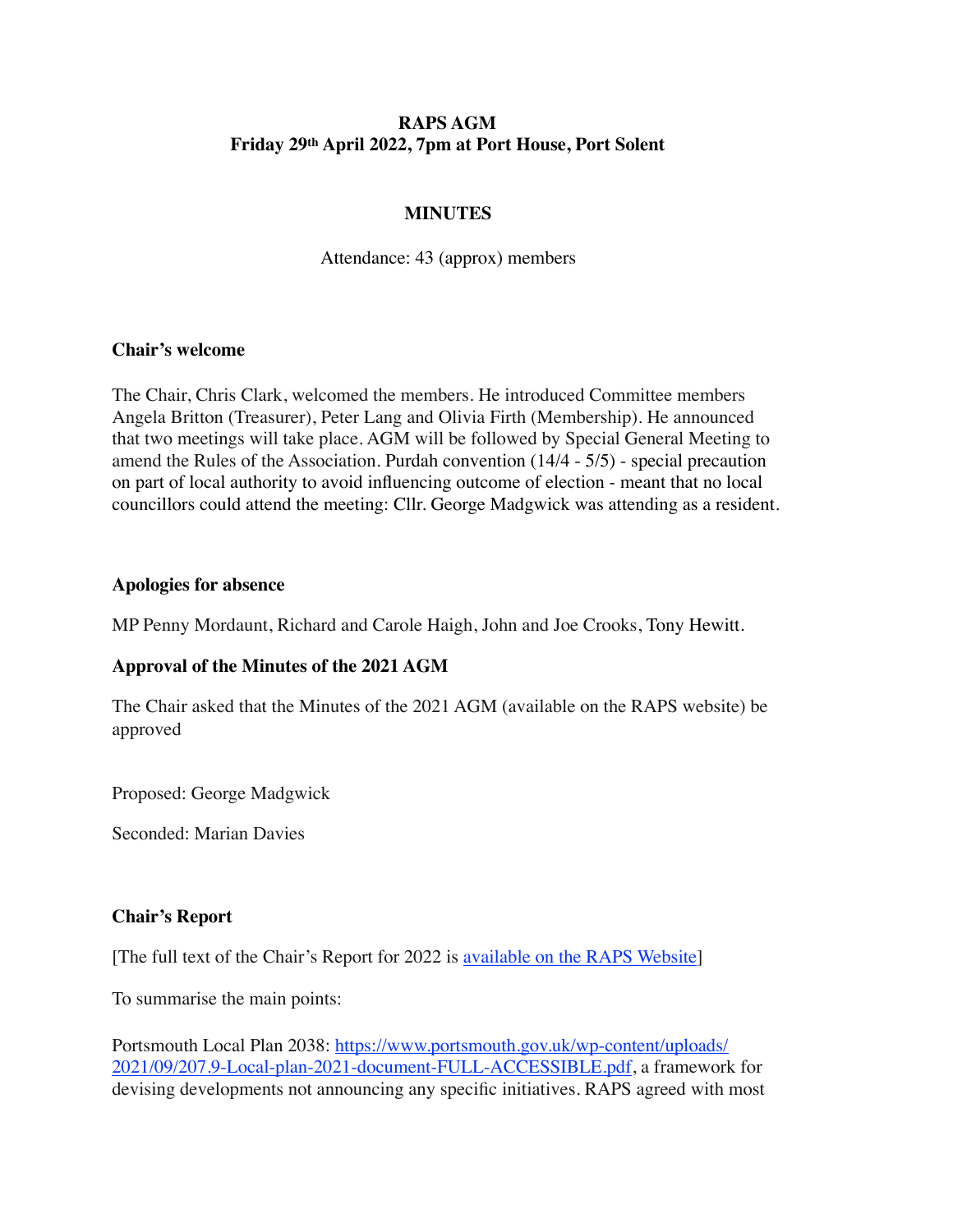of the proposals (there are none with which it disagreed) but sought further clarification and some additions.

Tipner West, rebranded last year as Lennox Point, suspended pending re-assessment in 2022.

Rights Of Way Improvement Plan (ROWIP) and there was again nothing specific to Port Solent included. RAPS asked why the proposed new right of way for pedestrians and cyclists around the south side of the Country Park was excluded, to which the response was: "The country park and Tipner West were not included in this project as the way forward for these sites is still to be determined".

[RAPS monitors Your City Your Say pages of the City Council website <https://](https://www.portsmouth.gov.uk/services/council-and-democracy/your-say/) www.portsmouth.gov.uk/services/council-and-democracy/your-say/>

Resumption of quiz nights at the Port House in 2022, but only two held, one of which donated takings to the Trussell Trust.

Cowes Week Fireworks cruise re-scheduled for August 5th (see item 8).

Concerns about speeding along Port Way raised with City Council's Safer Travel Team: funds for additional speed control measures are limited. Residents should keep up the initiative by reporting incidents of speeding to 101 or submitting a report online.

Assisted Portsmouth Tree Wardens at the D-Day memorial copse on the Port Solent field, replacing trees that had been damaged or died.

Re-introduction of membership cards and subsequent need to define membership in the Rules.

The Chair ended his Report by thanking the committee of five for their dedication and for agreeing to keep going for another year.

# **Membership Report**

Membership secretary reported 57 paid memberships to date.

Membership cards are available and provide a clear way to identify the members.

John Wood inquired if RAPS has at least 10% of the residents in the residents association, which was confirmed to be the case.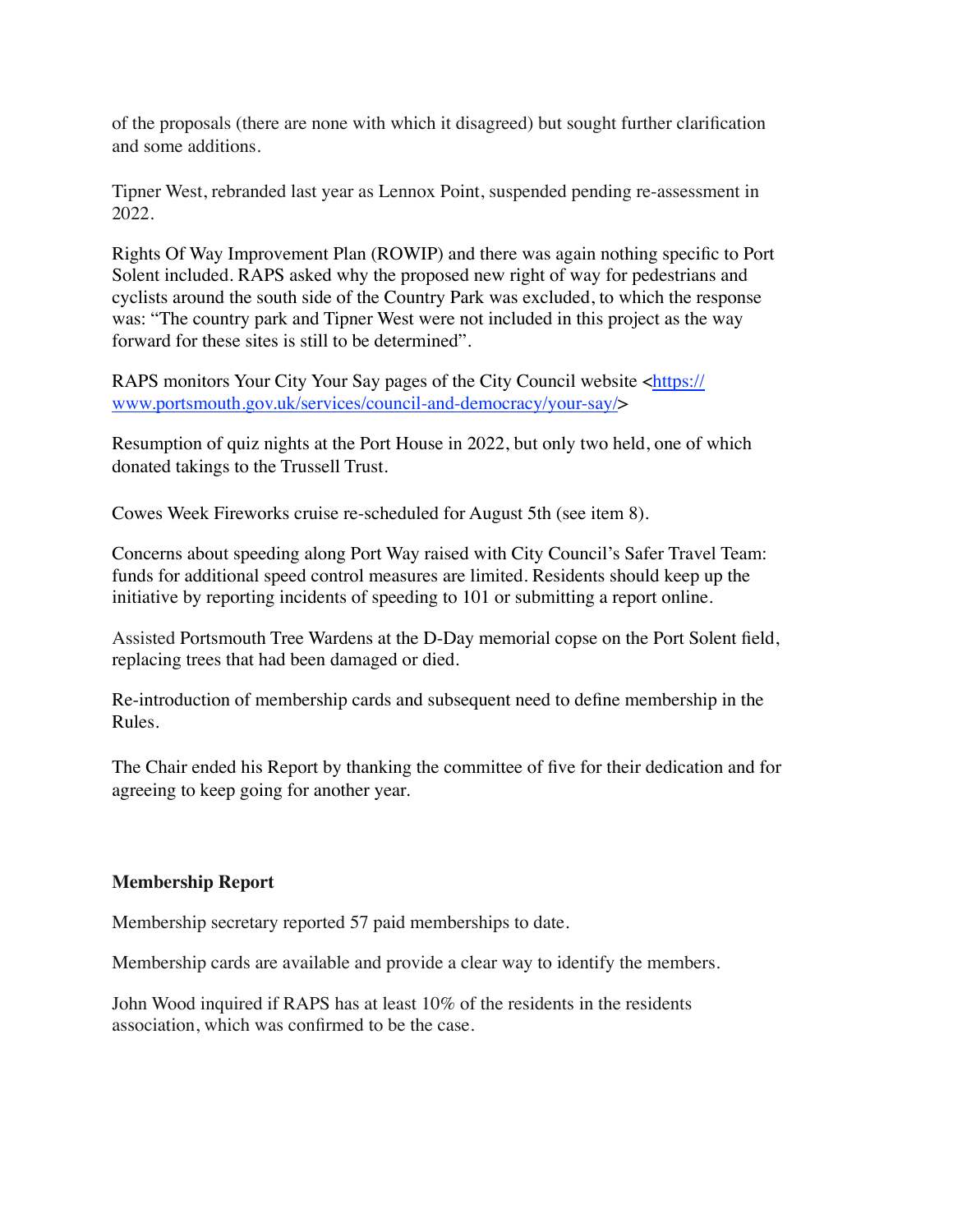### **Treasurer's Report**

The Treasurer reported that accounts have been straightforward this year. The report for 2022 is available on the RAPS [Website](https://www.portsolentreside).

### **Election of Auditors**

Pat Harvey was re-elected.

# **Election of Officers and Committee Members**

The Chair announced that he and Angela were willing to stand again as Chair and Treasurer respectively, as well Peter and Tony as committee members. The Chair asked the AGM to validate Olivia Firth as Membership Secretary:

Proposed: Marian Davies

Seconded: George Madgwick

AGM was in agreement for the other committee members to stand again and to be reelected.

The Chair said that the Rules stipulate three-year terms. After nine years on the Committee, including three years as Chair, he was intending to step down at the next AGM.

The Rules also stipulate a Committee of seven but the Chair explained that technology had enabled the Committee to function effectively with less.

#### **Social Events**

The Chair reported that Malcolm Cronshaw's illness put his continuation as quiz master in doubt for next season: Stephen Paul from Portchester has offered to deputise. But there is added uncertainty about the availability of Port House in the future and the Committee is looking for alternative venues in Port Solent. The Chair encouraged AGM members to contribute with any suggestions for a potential venue.

Suggestion from AGM 2021 to organise theatre visits has not been developed further.

The Treasurer said that the postponed Cowes Week Fireworks cruise would take place on August 5th, 2022. 28 people have signed up so far. RAPS will organize a coach to take